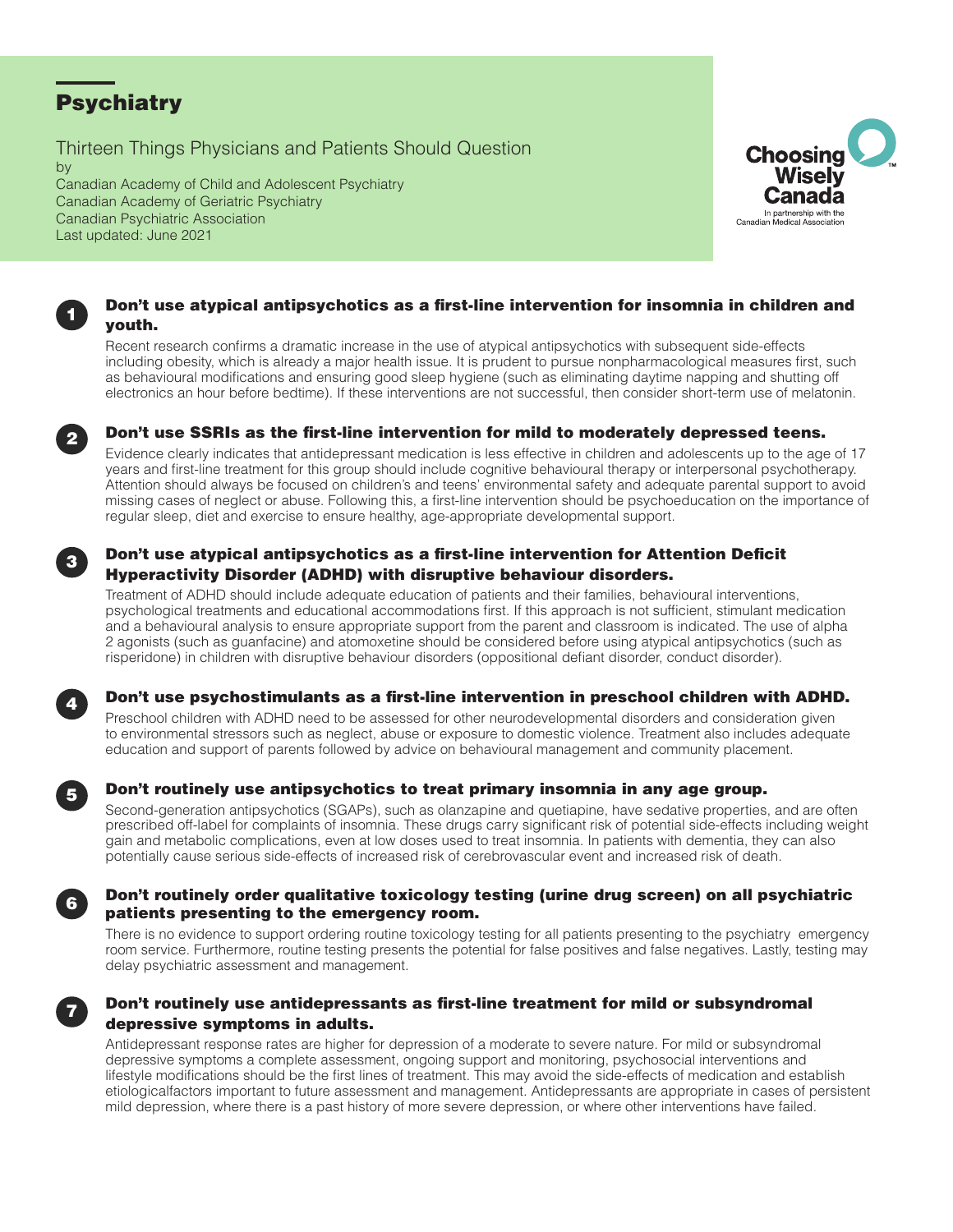### Don't routinely order brain neuroimaging (CT or MRI) in first episode psychoses in the absence of signs or symptoms suggestive of intracranial pathology.

Signs and symptoms suggestive of intracranial pathology include headaches, nausea and vomiting, seizure-like activity, and later-age of onset of symptoms. Multiple studies have found that routine neuroimaging in first episode psychoses does not yield findings which alter clinical management in a meaningful way. The risks of radiation exposure and delay in treatment also argue against routine neuroimaging.

### Don't routinely continue benzodiazepines initiated during an acute care hospital admission without a careful review and plan of tapering and discontinuing, ideally prior to hospital discharge.

Benzodiazepines, while helpful for short-term relief of anxiety and insomnia, are associated with a variety of side-effects and long-term problems including cognitive and psychomotor impairment as well as abuse and dependence. Benzodiazepines are commonly used in hospital to treat anxiety or insomnia in association with either the presenting condition or the hospital environment. Once the presenting condition is treated, benzodiazepines should be tapered and discontinued. For patients who are still on benzodiazepines at the time of discharge, a plan for tapering and discontinuing them after discharge should be completed and specified in the discharge summary and prescription.

#### Don't routinely prescribe antidepressants as first-line treatment for depression comorbid with an active alcohol use disorder without first considering the possibility of a period of sobriety and subsequent reassessment for the persistence of depressive symptoms. 10

The concurrent management of psychiatric illness and alcohol use disorders requires evaluation of the role alcohol plays as a causative factor for depressive symptoms. Studies have found that response rates to antidepressants are higher when antidepressants are reserved for persistence of symptoms after a period of sobriety lasting from two to four weeks. Additionally, studies have demonstrated remission from depressive symptoms with sobriety in the absence of antidepressant treatment in a significant percentage of cases. Management of comorbid psychiatric illness and substance use disorders including alcohol dependence involves assessment and treatment delivered in a concurrent manner.

### Don't routinely prescribe high-dose or combination antipsychotic treatment strategies in the treatment of schizophrenia.

High-dose and combination strategies involving atypical antipsychotics (AAPs) are used in clinical practice for patients with schizophrenia who are inadequately controlled with one or more AAPs used at standard doses. In terms of safety, no clinically significant differences were evident between combination or high-dose therapy in comparison with standard-dose monotherapy.

### Don't use antipsychotics as first choice to treat behavioural and psychological symptoms of dementia.

People with dementia often exhibit challenging behavioural symptoms such as aggression and psychosis. In such instances, antipsychotic medicines may be necessary, but should be prescribed cautiously as they provide limited benefit and can cause serious harm, including premature death. Use of these drugs should be limited in dementia to cases where nonpharmacologic measures have failed, and where the symptoms either cause significant suffering, distress, and/or pose an imminent threat to the patient or others. A thorough assessment that includes identifying and addressing causes of behaviour change can make use of these medications unnecessary. Epidemiological studies suggest that typical (i.e., first generation) antipsychotics (i.e., haloperidol) are associated with at least the same risk of adverse events. This recommendation does not apply to the treatment of delirium or major mental illnesses such as mood disorders or schizophrenia.

### Don't use benzodiazepines or other sedative-hypnotics in older adults as first choice for insomnia.

Nonpharmacological interventions such as cognitive behavioural therapy and brief behavioural interventions have proven benefit in the management of insomnia in older adults. Epidemiological studies have shown that the risk of motor vehicle accidents, falls and hip fractures leading to hospitalization and death can more than double in older adults taking benzodiazepines and other sedative-hypnotics. Prescribing or discontinuing sedative-hypnotics in hospital can have substantial impact on long-term use. These potential harms and others such as impaired cognition need to be recognized when considering treatment strategies for insomnia. Use of benzodiazepines should be limited to as short a period as possible, in cases where nonpharmacological therapies have failed, and the symptoms of sleep disturbance cause significant suffering or distress.



12

13

8

9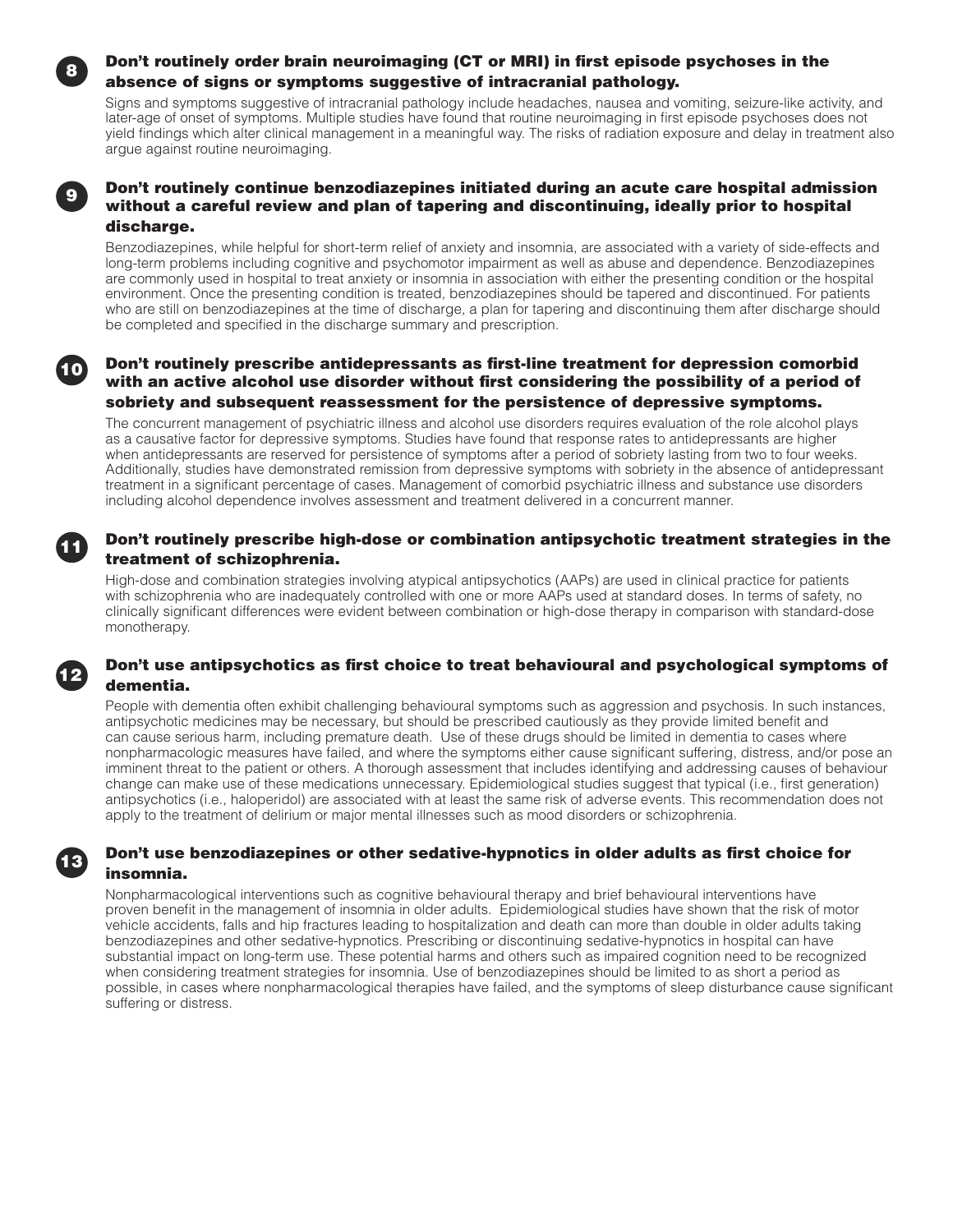#### How the list was created

The Canadian Psychiatric Association (CPA) determined its *Choosing Wisely Canada* recommendations by establishing a working group that included representatives from the CPA's Professional Standards and Practice Committee, Research Committee, and Member-in-Training Section, as well as the Canadian Academy of Geriatric Psychiatry (CAGP) and the Canadian Academy of Child and Adolescent Psychiatry (CACAP). A person with lived experience from the Canadian Mental Health Association was also a member of the working group. CPA members were invited to provide suggestions for potential list items, as were the provincial psychiatric associations, the Canadian Academy of Psychiatry and the Law (CAPL) and the Canadian Academy of Psychosomatic Medicine (CAPM). The working group considered suggestions received, and assistance was obtained from the Addiction and Mental Health Strategic Clinical Network for Alberta Health Services in conducting rapid literature reviews on a number of potential CPA list items. List items were further refined in subsequent working group teleconferences, and a next-to-final draft was recirculated to the provincial psychiatric associations, CAPL and CAPM for final comments, which were considered by the working group in preparing its final list.

A small subcommittee of the CAGP was organized, with input from representatives from the CAPM and the Canadian Geriatrics Society (CGS). The group reviewed the recommendations made by members of a CPA membership survey, as well as the CGS, AGS and the American Psychiatric Association's (APA) recommendations for Choosing Wisely. Two recommendations were selected and discussed, and minor revisions were made to the paragraphs underneath the recommendations. The CAGP also focused the recommendation about benzodiazepines and other hypnotics on insomnia, rather than on a variety of conditions.

The Executive Committee of the Canadian Academy of Child and Adolescent Psychiatry (CACAP) developed a draft list of items after reviewing recommendations made by members of a CPA membership survey, as well as the American Psychiatric Association's (APA) recommendations for Choosing Wisely. The list was further discussed and refined and additional feedback was obtained from the CACAP Board of Directors, as well as the Section of Child and Adolescent Psychiatry of the Alberta Psychiatric Association and colleagues elsewhere in the country.

#### Sources

1 Ferracioli-Oda E, et al. Meta-analysis: melatonin for the treatment of primary sleep disorders. PLoS One. 2013 May 17;8(5):e63773. [PMID: 23691095](https://www.ncbi.nlm.nih.gov/pubmed/23691095). Mindell JA, et al. A clinical guide to pediatric sleep: Diagnosis and management of sleep problems. 2nd edition. Philadelphia (PA): Lippincott Williams & Wilkins; 2010.

Morgenthaler TI, et al. Practice parameters for behavioral treatment of bedtime problems and night wakings in infants and young children: an American Academy of Sleep Medicine report. Sleep. 2006;(29)10:1277–81. [PMID: 17068980.](https://www.ncbi.nlm.nih.gov/pubmed/17068980)

Owens JA, et al. Pharmacologic treatment of pediatric insomnia. Child and Adolescent Psychiatric Clinics of North America. 2009 Oct;18(4):1001-16. [PMID:](https://www.ncbi.nlm.nih.gov/pubmed/19836701)  [19836701.](https://www.ncbi.nlm.nih.gov/pubmed/19836701)

Stepanski EJ, et al. Use of sleep hygiene in the treatment of insomnia. Sleep Med Rev. 2003 Jun;7(3):215-25. [PMID: 12927121](https://www.ncbi.nlm.nih.gov/pubmed/12927121)

2 Bhatia SK et al. Childhood and Adolescent depression. Am Fam Physician. 2007 Jan 1;75(1):73-80. [PMID: 17225707](https://www.ncbi.nlm.nih.gov/pubmed/17225707)

Birmaher B, et al. Practice parameter for the assessment and treatment of children and adolescents with depressive disorders. J Am Acad Child Adoles Psychiatry. 2007 Nov;46(11):1503-26. [PMID: 18049300.](https://www.ncbi.nlm.nih.gov/pubmed/18049300)

Cheung AH, et al. Guidelines for adolescent depression in primary care (GLAD-PC): Part II. Treatment and ongoing management. Pediatrics. 2018;141(3):e20174082. [PMID: 29483201](https://pubmed.ncbi.nlm.nih.gov/29483201).

Hetrick SE, et al. Newer generation antidepressants for depressive disorders in children and adolescents. Cochrane Database Syst Rev. 2012 Nov 14;11:CD004851. [PMID: 23152227](https://www.ncbi.nlm.nih.gov/pubmed/23152227).

Zuckerbrot RA, et al. Guidelines for adolescent depression in primary care (GLAD-PC): Part I. Practice preparation, identification, assessment and initial management. Pediatrics. 2018;141(3):e20174081. [PMID: 29483200](https://pubmed.ncbi.nlm.nih.gov/29483200).

Zuckerbrot RA, et al. Guidelines for adolescent depression in primary care (GLAD-PC): 1. Identification, assessment, and initial management. Pediatrics. 2007 Nov;120(5): e1299-1312. [PMID: 17974723](https://www.ncbi.nlm.nih.gov/pubmed/17974723).

Gorman DA, et al. Canadian guidelines on pharmacotherapy for disruptive and aggressive behaviour in children and adolescents with attention-deficit hyperactivity disorder, oppositional defiant disorder, or conduct disorder. Can J Psychiatry. 2015 Feb;60(2):62-76. [PMID: 25886657](https://www.ncbi.nlm.nih.gov/pubmed/25886657) Loy JH, et al. Atypical antipsychotics for disruptive behaviour disorders in children and youths. Cochrane Database Syst Rev. 2012 Sep 12;9:CD008559. PMID: [22972123.](https://www.ncbi.nlm.nih.gov/pubmed/22972123)

Pringsheim T, et al. The Pharmacological Management of Oppositional Behaviour, Conduct Problems, and Aggression in Children and Adolescents With Attention-Deficit Hyperactivity Disorder, Oppositional Defiant Disorder, and Conduct Disorder: A Systematic Review and Meta-Analysis. Part 1: Psychostimulants, Alpha-2 Agonists, and Atomoxetine. Can J Psychiatry. 2015 Feb 1;60(2):42-51. [PMID: 25886655.](https://www.ncbi.nlm.nih.gov/pubmed/25886655)

Wilkes TCR, et al. Pharmacological treatment of child and adolescent disruptive behaviour disorders. Can J Psychiatry. 2015 Feb;60(2):39-41.

Canadian ADHD Resource Alliance. [Canadian ADHD Practice Guidelines, 3rd Edition](www.caddra.ca) [Internet]. 2011 [cited 2017 May 5].<br>Greenhill L, et al. Efficacy and safety of immediate-release methylphenidate treatment for preschoolers w Nov;45(11):1284-93. [PMID: 17023867.](https://www.ncbi.nlm.nih.gov/pubmed/17023867)

March JS. The preschool ADHD treatment study (PATS) as the culmination of twenty years of clinical trials in pediatric psychopharmacology. J Am Acad Child Adolesc Psychiatry. 2011 May;50(5):427-30. [PMID: 21515189](https://www.ncbi.nlm.nih.gov/pubmed/21515189).

Agency for Healthcare Quality and Research. [Off-Label Use of Atypical Antipsychotics: An Update](http://effectivehealthcare.ahrq.gov/ehc/products/150/778/CER43_Off-labelAntipsychotics_20110928.pdf) [Internet]. 2011 Sep [cited 2017 May 5]. Coe HV, et al. Safety of low doses of quetiapine when used for insomnia. Ann Pharmacother. 2012 May;46(5):718-22. [PMID: 22510671.](https://www.ncbi.nlm.nih.gov/pubmed/22510671) Hermes ED, et al. Use of second-generation antipsychotic agents for sleep and sedation: a provider survey. Sleep. 2013 Apr;36(4):597-600. [PMID: 23565006.](https://www.ncbi.nlm.nih.gov/pubmed/23565006) Shah C, et al. Controversies in the use of second generation antipsychotics as sleep agent. Pharmacol Res. 2014 Jan;79:1-8. [PMID: 24184858.](https://www.ncbi.nlm.nih.gov/pubmed/24184858)

Akosile W, et al. Use of the urine drug screen in psychiatry emergency service. Australas Psychiatry. 2015;23:128-131. PMID: 26627350. Korn CS, et al. "Medical clearance" of psychiatric patients without medical complaints in the emergency department. J Emerg Med. 2000 Feb;18(2):173-176. PMID: 10699517

Kroll DS, et al. Drug screens for psychiatric patients in the emergency department: evaluation and recommendations. Psychosomatics. 2013;54(1):60-66. [PMID:](https://pubmed.ncbi.nlm.nih.gov/23194932/)  [23194932.](https://pubmed.ncbi.nlm.nih.gov/23194932/)

Olshaker JS, et al. Medical clearance and screening of psychiatric patients in the emergency department. Acad Emerg Med. 1997 Feb;4(2):124-128. PMID: [9043539.](https://www.ncbi.nlm.nih.gov/pubmed/9043539)

Schiller MJ, et al. Utility of routine drug screening in a psychiatric emergency setting. Psychiatr Serv. 2000 Apr;51(4):474-78. [PMID: 10737822.](https://www.ncbi.nlm.nih.gov/pubmed/10737822) Tenenbein M. Do you really need that emergency drug screen? Clin Toxicol. 2009 Apr;47(4):286-91. [PMID: 19514875](https://www.ncbi.nlm.nih.gov/pubmed/19514875%20).

Barbui C, et al. Efficacy of antidepressants and benzodiazepines in minor depression: systematic review and meta-analysis. Br J Psychiatry. 2011 Jan;198(1):11-6. [PMID: 21200071](https://www.ncbi.nlm.nih.gov/pubmed/21200071).

Cuijpers P, et al. Are psychosocial and pharmacologic interventions equally effective in the treatment of adult depressive disorders? A meta-analysis of comparative studies. J Clin Pyschiatry. 2008 Nov;69(11):1675-85. [PMID: 18945396.](https://www.ncbi.nlm.nih.gov/pubmed/18945396)

Esposito E, et al. Frequency and adequacy of depression treatment in a Canadian population sample. Can J Psychiatry. 2007 Dec;52(12):780-789. [PMID:](https://www.ncbi.nlm.nih.gov/pubmed/18186178)  [18186178.](https://www.ncbi.nlm.nih.gov/pubmed/18186178)

Fournier JC, et al. Antidepressant drug effects and depression severity: a patient-level meta-analysis. JAMA. 2010 Jan 6;303(1):47-53. [PMID: 20051569.](https://www.ncbi.nlm.nih.gov/pubmed/20051569) Kirsch I, et al. Initial Severity and antidepressant benefits: a meta-analysis of data submitted to the Food and Drug Administration. PLoS Med. 2008 Feb;5(2):e45. [PMID: 18303940.](https://www.ncbi.nlm.nih.gov/pubmed/18303940)

National Institute for Health and Care Excellence. [Depression in adults: evidence update](https://www.nice.org.uk/guidance/cg90/evidence) [Internet]. 2016 Apr [cited 2017 May 5].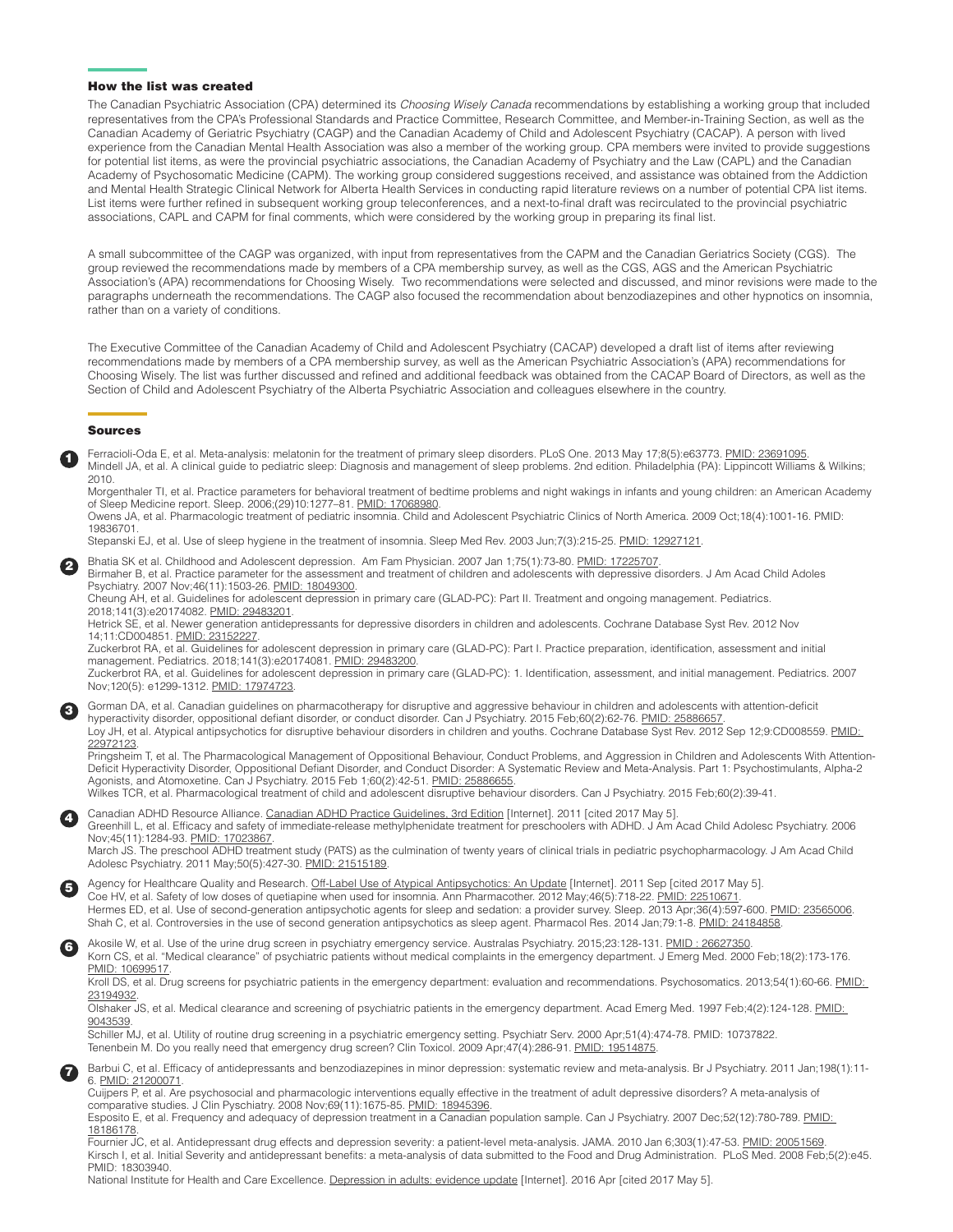| ❸  | Albon E, et al. Structural neuroimaging in psychosis: a systematic review and economic evaluation. Health Technol Assess. 2008 May; 12(18):iii-iv, ix-163. PMID:<br>18462577.<br>Goulet K, et al. Use of brain imaging (computed tomography and magnetic resonance imaging) in first-episode psychosis: review and retrospective study. Can J<br>Psychiatry. 2009 Jul:54(7):493-501. PMID: 19660172.<br>Khandanpour N, et al. The role of MRI and CT of the brain in first episodes of psychosis. Clin Radiol. 2013 Mar;68(3):245-50. PMID: 22959259.<br>National Institute for Health and Clinical Excellence. Technology appraisal quidance: Structural neuroimaging in first-episode psychosis [Internet]. 2008 Feb 27<br>[2017 May 5].<br>Williams SR, et al. On the usefulness of structural brain imaging for young first episode inpatients with psychosis. Psychiatry Res, 2014 Nov 30;224(2):104-6.<br>PMID: 25174841.                                                                                                                                                                                                                                                                                                                                                                                                                                                                                                                                                                                                                                                                                                    |
|----|------------------------------------------------------------------------------------------------------------------------------------------------------------------------------------------------------------------------------------------------------------------------------------------------------------------------------------------------------------------------------------------------------------------------------------------------------------------------------------------------------------------------------------------------------------------------------------------------------------------------------------------------------------------------------------------------------------------------------------------------------------------------------------------------------------------------------------------------------------------------------------------------------------------------------------------------------------------------------------------------------------------------------------------------------------------------------------------------------------------------------------------------------------------------------------------------------------------------------------------------------------------------------------------------------------------------------------------------------------------------------------------------------------------------------------------------------------------------------------------------------------------------------------------------------------------------------------------------------------------------------------|
| Θ  | Alessi-Severini S, et al. Use of benzodiazepines and related drugs in Manitoba: A population-based study. CMAJ Open. 2014 Oct;2(4):E208-16. PMID: 25485245<br>Ashton H. The diagnosis and management of benzodiazepine dependence. Curr Opin Psychiatry. 2005 May; 18(3):249-55. PMID: 16639148.<br>Bell CM, et al. Initiation of benzodiazepines in the elderly after hospitalization. J Gen Intern Med. 2007 Jul;22(7):1024-29. PMID: 17453266.<br>Cunningham CM, et al. Patterns in the use of benzodiazepines in British Columbia: Examining the impact on increasing research and guideline cautions against<br>long-term use. Health Policy. 2010 Oct: 97(2-3): 122-9. PMID: 20413177.<br>Grad R, et al. Risk of a new benzodiazepine prescription in relation to recent hospitalization. J Am Geriatr Soc. 1999 Feb:47(2):184-8, PMID: 9988289,<br>Lader M. Benzodiazepines revisited-will we ever learn? Addiction. 2011 Dec;106(12):2086-109. PMID: 21714826.<br>Olfson M, et al. Benzodiazepine use in the United States. JAMA Psychiatry. 2015 Feb; 72(2): 136-42. PMID: 25517224.<br>Olfson M, et al. The popularity of benzodiazepines, their advantages, and inadequate pharmacological alternatives—Reply. JAMA Psychiatry. 2015 Apr 1. PMID:<br>25830609.<br>Swinson R, et al. Clinical practice guidelines: Management of anxiety disorders. Can J Psychiatry. 2006 Jul;51 Suppl 2:1S-93S.<br>Yokoi Y, et al. Benzodiazepine discontinuation and patient outcome in a chronic geriatric medical/psychiatric unit: a retrospective chart review. Geriatr Gerontol Int.<br>2014 Apr; 14(2): 388-94. PMID: 24666628. |
| 10 | Foulds JA, et al. Antidepressant therapy for depressed patients with an alcohol use disorder. Aust N Z J Psychiatry. 2016;50(3):199-200. PMID: 26460328.<br>Hashimoto E, et al. Influence of comorbid alcohol use disorder on treatment response of depressive patients. J Neural Transm. 2015 Feb;122(2):301-6. PMID:<br>24928545.<br>Lingford-Hughes A, et al. Treatment-resistant mood disorders: towards better understanding and treatment. Br J Psychiatry. 2019;214(1):A3-A5. doi:10.1192/<br>bip.2018.266.<br>McIntosh C, et al. Treating depression complicated by substance misuse. Adv Psychiatr Treat. 2001 Jan;7(5):357-64.<br>National Institute for Health and Care Excellence. Alcohol-use disorders: diagnosis, assessment and management of harmful drinking and alcohol dependence<br>[Internet]. 2011 Feb [cited 2015 May 1].<br>Nunes EV, et al. Treatment of co-occuring depression and substance dependence: Using meta-analysis to guide clinical recommendations. Psychiatr Ann. 2008<br>Nov 1;38(11):nihpa128505. PMID: 19668349.<br>Petrakis IL, et al. Comorbidity of alcoholism and psychiatric disorders. Alcohol Research and Health. 2002 Nov:81-9.<br>Torrens M, et al. Efficacy of antidepressants in substance use disorders with and without comorbid depression: a systematic review and meta-analysis. Drug<br>Alcohol Depend. 2005 Apr 4;78(1):1-22. PMID: 15769553.                                                                                                                                                                                                                        |
| Œ  | Canadian Agency for Drugs and Technologies in Health. A systematic review of combination and high-dose atypical antipsychotic therapy in patients with<br>schizophrenia. Optimal Use Report: CADTH Volume 1, Issue 1B [Internet]. 2011 Dec [cited 2017 May 5].<br>Fisher MD, et al. Antipsychotic patterns of use in patients with schizophrenia: polypharmacy versus monotherapy. BMC Psychiatry. 2014 Nov 30;14:341. PMID:<br>25433495.<br>Ortiz-Orendain J, et al. Combining antipsychotic medication for the treatment of schizophrenia. Cochrane Database of Systematic Reviews. 2017;6:CD0090005.<br>Remington G, et al. Canadian schizophrenia guidelines: Guidelines for the pharmacotherapy of schizophrenia in adults. Can J Psychiatry. 2017;62(9):604-616.<br>PMID: 28703015.<br>Tiihonen J, et al. Association of antipsychotic polypharmacy vs monotherapy with psychiatric rehospitalization among adults with schizophrenia. JAMA Psychiatry.<br>2019;76(5):499-507. PMID: 30785608                                                                                                                                                                                                                                                                                                                                                                                                                                                                                                                                                                                                                                |
| B  | Banerjee S. The use of antipsychotic medication for people with dementia: Time for action [Internet]. 2009 Oct [cited 2017 May 5].<br>Brodaty H, et al. Meta-analysis of nonpharmacological interventions for neuropsychiatric symptoms of dementia. Am J Psychiatry. 2012 Sep; 169(9):946-53. PMID:<br>22952073.<br>Gill SS, et al. Antipsychotic drug use and mortality in older adults with dementia. Ann Intern Med. 2007 Jun 5;146(11):775-86. PMID: 17548409.<br>Gill SS, et al. Atypical antipsychotic drugs and risk of ischaemic stroke: population based retrospective cohort study. BMJ. 2005 Feb 26:330(7489):445. PMID:<br>15668211.<br>Lee PE, et al. Atypical antipsychotic drugs in the treatment of behavioural and psychological symptoms of dementia: systematic review. BMJ. 2004 Jul<br>10;329(7457):75. PMID: 15194601.<br>Samokhvalov A, et al. Outcomes of an integrated care pathway for concurrent major depressive and alcohol use disorders: a multisite prospective cohort study.<br>BMC Psychiatry. 2018;18(1):189. PMID: 29898697.<br>Schneider LS, et al. Efficacy and adverse effects of atypical antipsychotics for dementia: meta-analysis of randomized, placebo-controlled trials. Am J Geriatr<br>Psychiatry. 2006 Mar; 14(3): 191-210. PMID: 16505124.<br>Seitz DP, et al. Efficacy and feasibility of nonpharmacological interventions for neuropsychiatric symptoms of dementia in long term care: a systematic review. J<br>Am Med Dir Assoc. 2012 Jul; 13(6):503,506.e2. PMID: 22342481.                                                                                                |
| ®  | Allain H, et al. Postural instability and consequent falls and hip fractures associated with use of hypnotics in the elderly: a comparative review. Drugs Aging.<br>2005;22(9):749-65. PMID: 16156679.<br>American Geriatrics Society 2012 Beers Criteria Update Expert Panel. American Geriatrics Society updated Beers Criteria for potentially inappropriate medication<br>use in older adults. J Am Geriatr Soc. 2012 Apr;60(4):616-31. PMID: 22376048.<br>Finkle WD, et al. Risk of fractures requiring hospitalization after an initial prescription for zolpidem, alprazolam, lorazepam, or diazepam in older adults. J Am<br>Geriatr Soc. 2011 Oct;59(10):1883-90. PMID: 22091502.<br>Glass J, et al. Sedative hypnotics in older people with insomnia: meta-analysis of risks and benefits. BMJ. 2005 Nov 19;331(7526):1169. PMID: 16284208.<br>McMillan JM, et al. Management of insomnia and long-term use of sedative-hypnotic drugs in older patients. CMAJ. 2013 Nov 19;185(17):1499-505. PMID:<br>24062170.<br>Rapoport MJ, et al. Benzodiazepines and driving: a meta-analysis. J Clin Psychiatry. 2009 Apr 21;70(5):663-673. PMID: 19389334.<br>Roszkowska J, et al. Management of insomnia in the geriatric patient. Am J Med. 2010 Dec;123(12):1087-90. PMID: 20870196.                                                                                                                                                                                                                                                                                                                                         |